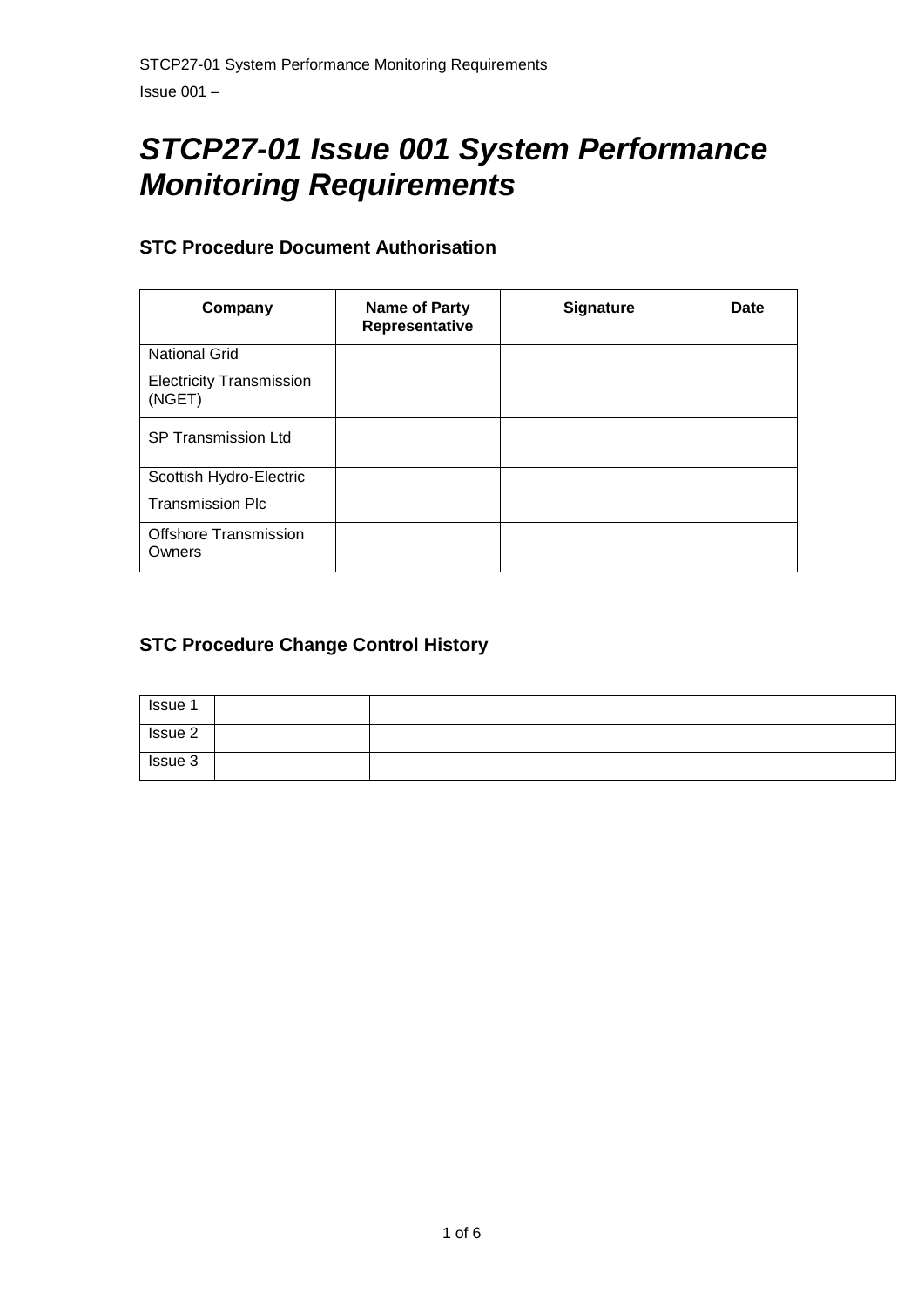STCP27-01 System Performance Monitoring Requirements

Issue 001 –

# **1 Introduction**

#### *1.1 Scope*

- 1.1.1 The provision of synchronised system performance data is essential for the effective and secure operation of the National Electricity Transmission System. This document defines the Synchronised Data to be provided to NGET by the TOs for the purposes of system performance monitoring both for Real-Time Interrogation and Post-Event analysis.
- 1.1.2 This procedure applies to NGET and each TO for the provision of Synchronised Data.
- 1.1.3 For the purposes of this document, the TOs are:
	- TO in England and Wales
	- SPT: and
	- SHET; and
	- Offshore Transmission Licence Holders as appointed by Ofgem that are not radially connected.

In the event that specific conditions or exceptions are made in the document relating to an Onshore TO or Offshore TO these will be prefixed appropriately.

# *1.2 Objectives*

- 1.2.1 The objective of this document is to provide for:
	- the provision of the Synchronised Data described in Appendix B to NGET by each TO for the purposes of real-time system performance monitoring and post-Event system performance monitoring (in addition to the requirements for Post Event Analysis and Reporting set out in STCP 03-1);
	- the installation of devices for the measurement of Synchronised Data by the TOs; and
	- the requirements to ensure all data is to be securely and reliably transmitted.

# *1.3 Background*

- 1.3.1 This policy will provide NGET and TOs with appropriate and accurate Synchronised Data to monitor asset and overall system performance thus permitting secure operation, optimum utilisation of the system and the ability to clearly evidence the cause and sequencing of system Events. Continual monitoring and benchmarking of the system's performance, in line with the expected behaviour from offline models, is now essential to the secure operation of the power network. Increased visibility and understanding of emerging system conditions in real-time is also necessary.
- 1.3.2 The Synchronised Data provided pursuant to this STCP will be used in post-Event analysis to validate the system's performance in line with the Security and Quality of Supply Standard (SQSS) and in comparison with the expected system behaviour as determined by system models. In addition, the information gathered is essential in assessment of future networks as outlined in the System Operability Framework (SOF).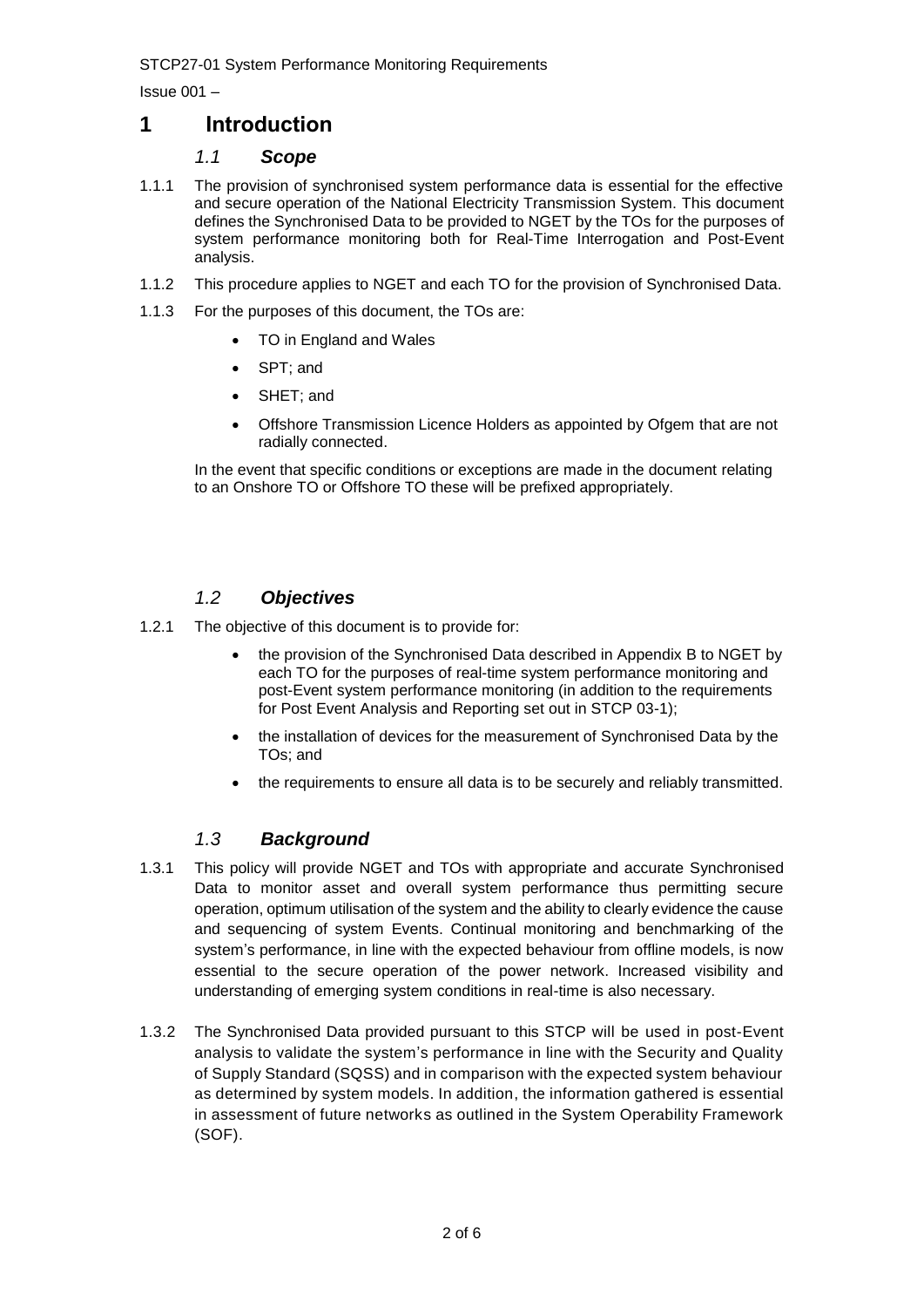STCP27-01 System Performance Monitoring Requirements

Issue 001 –

- 1.3.3 With a view to providing enhanced visibility of system conditions, the Synchronised Data provided pursuant to this STCP will have sufficient accuracy and resolution to be used in real-time by the Electricity National Control Centre (ENCC) for the following types of monitoring:
	- Dynamic and transient stability monitoring
	- Oscillatory stability analysis
	- Frequency monitoring
	- NPS and phase unbalance
	- Enhanced state estimation
- 1.3.4 With a view to enhancing post-Event analysis in accordance with STCP 03-1, the post-Event data provided pursuant to this STCP will have sufficient accuracy and resolution to be used for the following types of monitoring:
	- Frequency events and RoCoF/inertia studies
	- Stability studies the source/cause of oscillations and the impact to the wider system
	- Greater understanding of the systems performance to enable greater utilisation of system assets and improvements to system models:
	- System performance trends
	- Waveform perturbation

# **2 Key Definitions and Interpretation**

#### *2.1 For the purposes of STCP27-1:*

- 2.1.1 **Event** is as defined in STCP 03-1.
- 2.1.2 **Measurement Point** means any point at which a TO is capable of measuring Synchronised Data in accordance with 3.1.1.
- 2.1.3 **Real-Time Interrogation** means live streaming of data, as specified in Appendix B, in accordance with IEEE C37.118 (the IEEE Standard for Synchrophasor Measurements for Power Systems).
- 2.1.4 **Synchronised Data** means data which has been time-stamped at source.

# **3 Procedure**

#### *3.1 Installation of Devices for the Measurement of Synchronised Data*

- 3.1.1 Where and to the extent not already installed, each TO shall install devices for the measurement of Synchronised Data specified in Appendix B:
	- at or in the vicinity of each agreed Grid Supply Point; and
	- where and to the extent agreed between NGET and the relevant TO, at each point where an Interconnector or Generator is directly connected to the National Electricity Transmission System.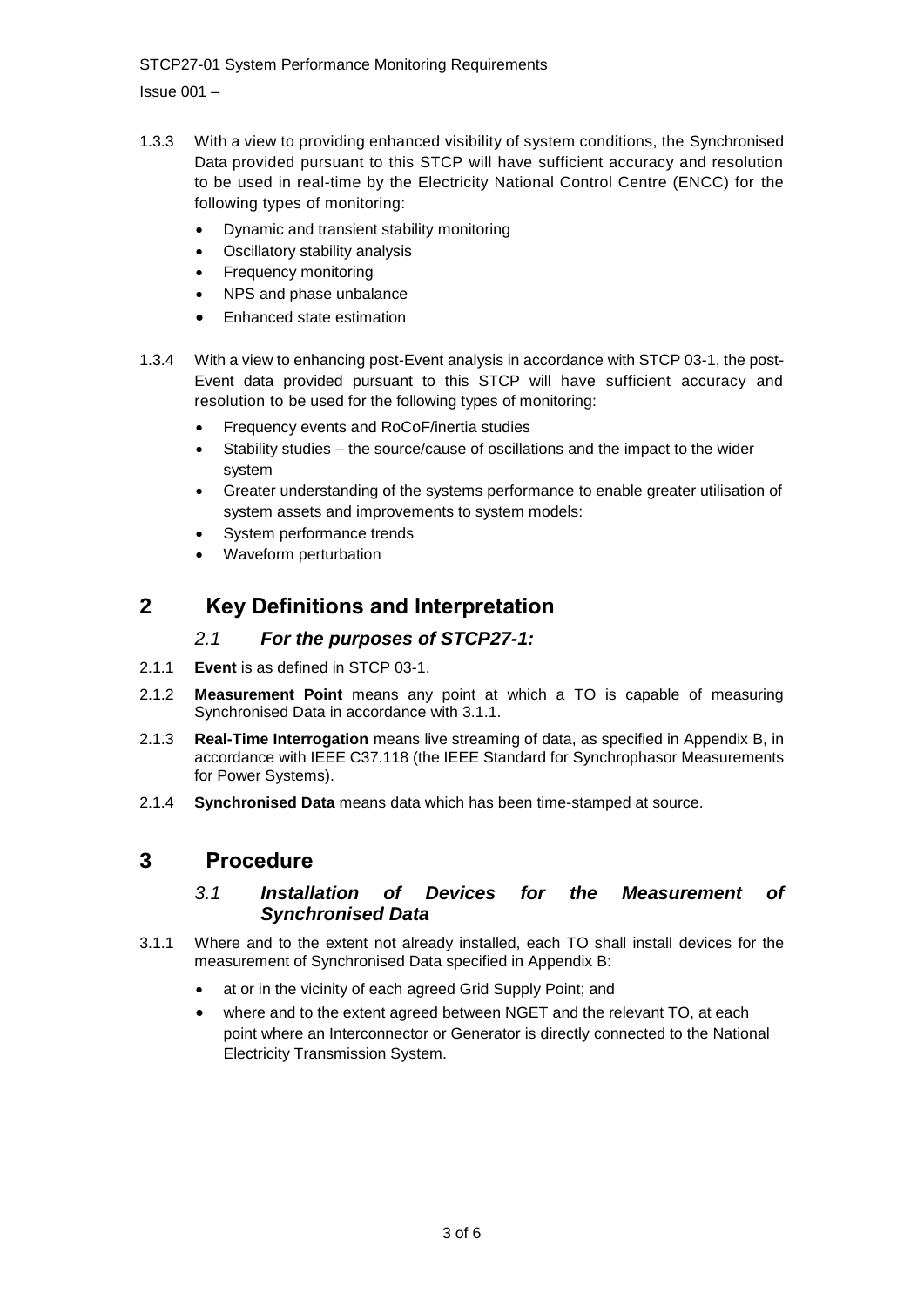STCP27-01 System Performance Monitoring Requirements

Issue 001 –

3.1.2 Such installation shall take place as soon as reasonably practicable and in any event before 31 March 2026 or, if later, the final day of the RIIO-2 price control period applying to NGET in accordance with its Transmission Licence.

#### *3.2 TO Data Provision for GB System Performance Monitoring*

- 3.2.1 After each TO has completed the installation of devices for the measurement of Synchronised Data in accordance with 3.1, each TO shall provide NGET with the Synchronised Data specified in Appendix B. NGET shall provide a secure method for collection of the Synchronised Data.
- 3.2.2 Each TO shall provide the Real-Time Interrogation data specified in Appendix B in respect of sites of operational importance notified by NGET from time to time.
- 3.2.3 Any Real-Time Interrogation data to be provided by each TO to NGET under this STCP shall comply with IEEE C37.118 (the IEEE Standard for Synchrophasor Measurements for Power Systems).
- 3.2.4 Each TO shall provide the post-Event data specified in Appendix B upon receipt of a reasonable request from NGET. When making such a request to a TO, NGET shall:
	- specify the Measurement Point in respect of which the data shall be provided; and
	- give all reasonable assistance required by the TO in relation to the request.
- 3.2.5 Any post-Event data to be provided by any TO to NGET under this STCP shall be provided in accordance with the procedures set out in STCP03-1.
- 3.2.6 Any Synchronised Data received by NGET from a TO shall not be transmitted from NGET to any other TO(s) without the approval of the relevant TO.

#### *3.3 Accuracy and Reliability of Real Time Interrogation Data*

- 3.3.1 Each TO shall inform NGET before initiating any work that may interrupt its ability to provide the Real-Time Interrogation data specified in Appendix B, or may impact the accuracy or reliability of that data.
- 3.3.2 Where appropriate, each TO shall, in accordance with all applicable procedures, suppress or inhibit the transmission of Real-Time Interrogation data from out of service transmission equipment, where this could lead to the inaccurate representation of system conditions or excessive transmission of status information to NGET. Any such actions to suppress or inhibit the transmission of Real-Time Interrogation data shall be removed, unless otherwise agreed between NGET and the TO, prior to the transmission equipment being returned to service.
- 3.3.3 In the event of a fault in any device for the measurement of Synchronised Data, the relevant TO shall ensure such device is restored for the transmission of Real-Time Interrogation data as soon as reasonably practicable. The relevant TO shall complete a first investigation in respect of the fault within 10 Business Days and shall notify NGET as soon as reasonably practicable thereafter of the anticipated date on which the device shall be restored.
- 3.3.4 Each TO shall, where reasonably practicable, install suitable telecoms infrastructure to facilitate the TO's interrogation of the Synchronised Data prior to making such data available to NGET (where appropriate) under STCP 03.1.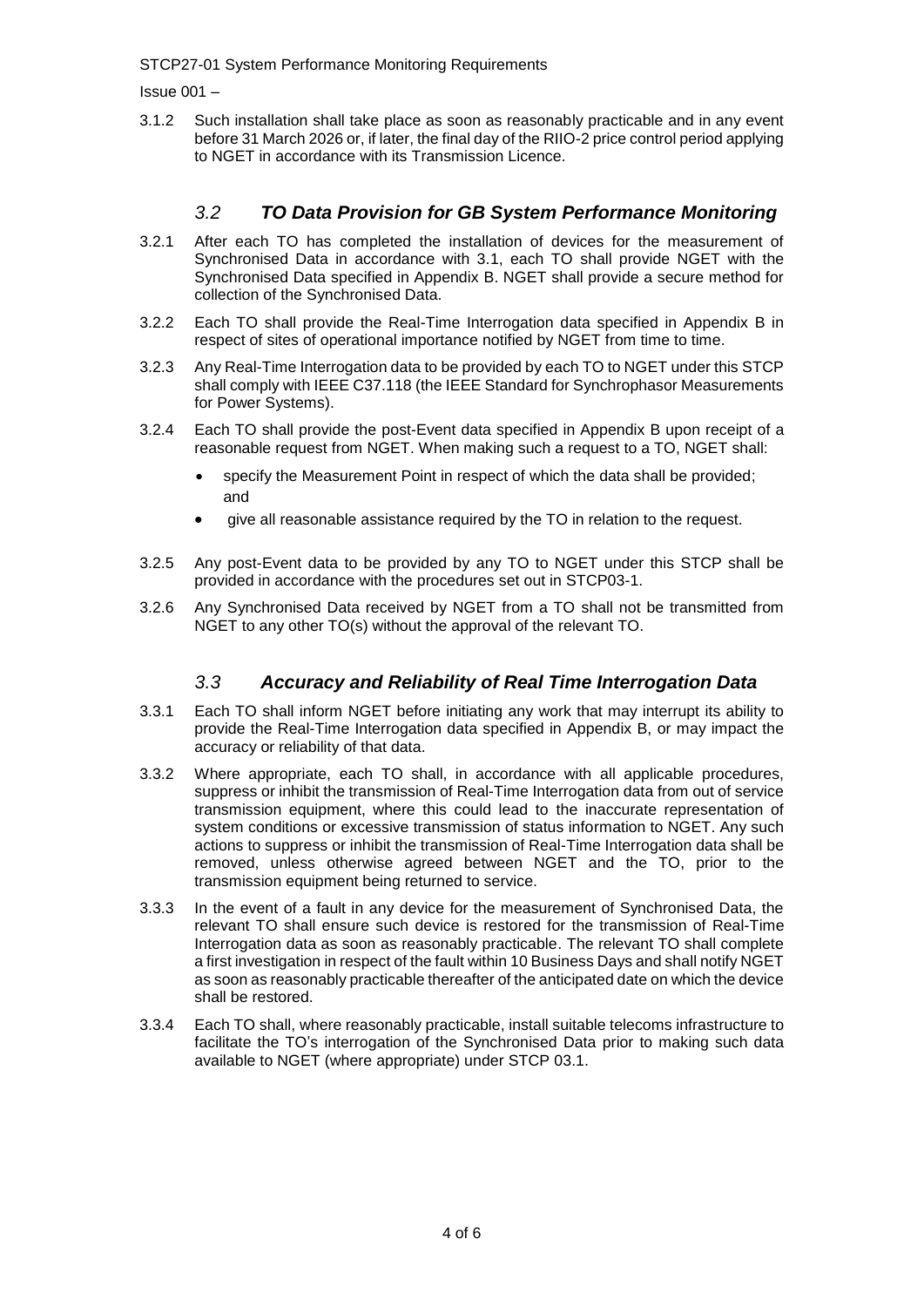# *Appendix A: Abbreviations & Definitions*

# *Abbreviations*

| <b>GSP</b>   | <b>Grid Supply Point</b>                          |
|--------------|---------------------------------------------------|
| <b>RoCoF</b> | Rate of Change of Frequency                       |
| <b>SHET</b>  | Scottish Hydro-Electric Transmission PLC          |
| <b>SPT</b>   | <b>SP Transmission Limited</b>                    |
| TO.          | Transmission Owner or Offshore Transmission Owner |
| <b>NPS</b>   | <b>Negative Phase Sequence</b>                    |

# *Definitions*

#### *STC definitions used:*

Event Generator Grid Supply Point Interconnector National Electricity Transmission System **NGET** Transmission Licence